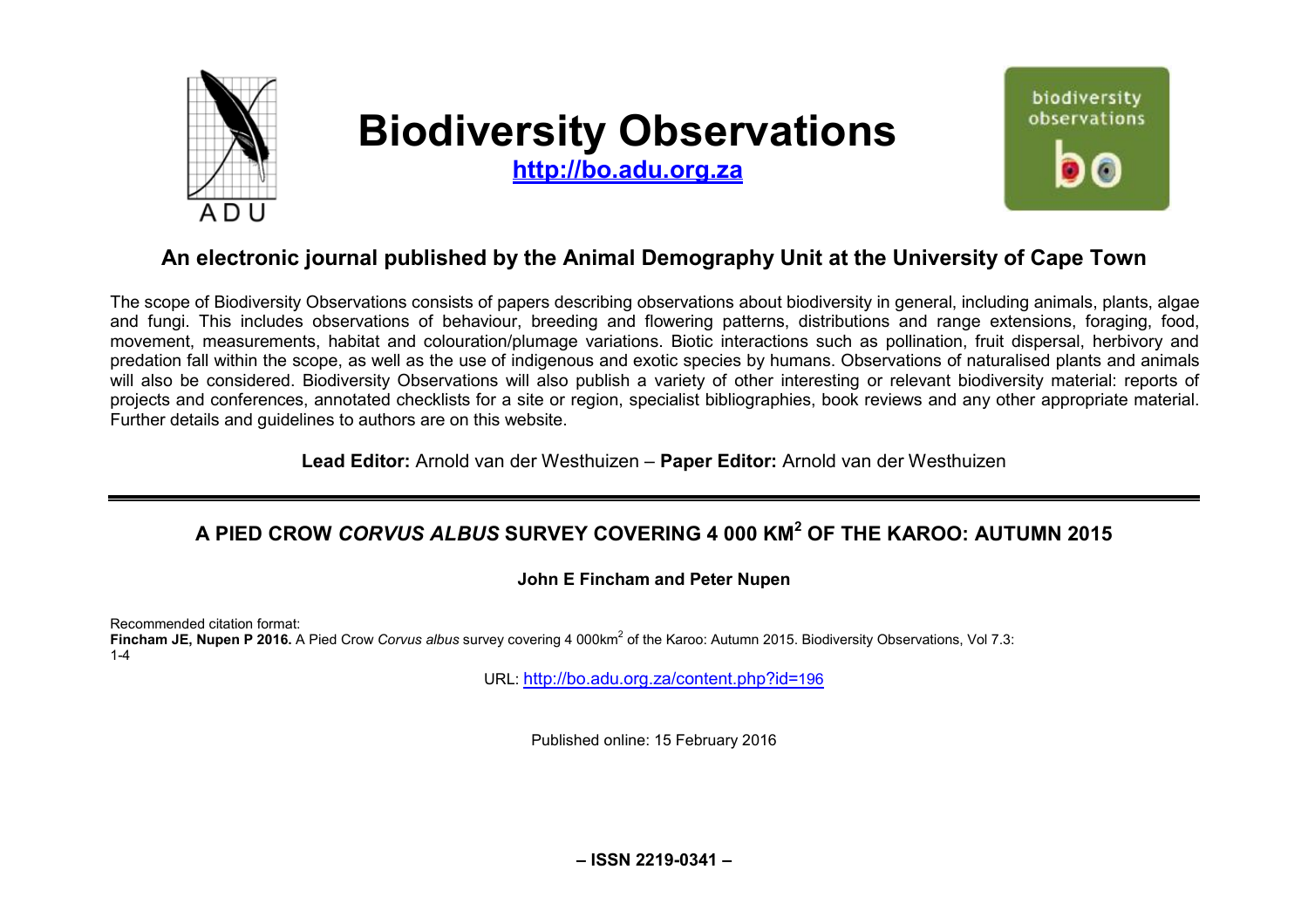### **A PIED CROW** *CORVUS ALBUS* **SURVEY COVERING 4 000 KM<sup>2</sup> OF THE KAROO: AUTUMN 2015**

*John E Fincham1\* and Peter Nupen<sup>2</sup>*

<sup>1</sup>SABAP2 Atlaser 11587, veterinarian and medical researcher (retired) <sup>2</sup>SABAP2 Atlaser 1623

\* Corresponding author: *[fincham04@gmail.com](mailto:fincham04@gmail.com)*

This report is focused mainly on the Pied Crow *Corvus albus Corvus* because the ongoing second Southern African Bird Atlas Project (SABAP2) shows that the abundance of the species has increased over more than 60% of South Africa in two decades, often massively (Fincham *et al*. 2015, LG Underhill, *in litt*.). This is cause for concern because of documented heavy predation on tortoises by Pied Crows while rearing chicks (Fincham *et al.* 2014, Fincham *et al.*  cited case of predation is not exceptional because Pied Crows are known to have killed at least 454 tortoises where there were 14 nests along a power line near Koekenaap in the northern parts of the Western Cape Province (K Retief, *in litt*.). Elsewhere, at least 39 tortoises were killed in the vicinity of two nests in the Calvinia district in the Northern Cape Province (F van der Merwe, *in litt*.). because the ongoing second Southern African Bird Atlas Project (SABAP2) shows that the abundance of the species has increased over more than 60% of South Africa in two decades, often massively (Fincham *et al.* 2015, LG Un

Another indigenous corvid, the White-necked Raven Corvus albicollis, has also been recorded as taking tortoises to feed chicks (Uys 1966). However, the distribution of the raven is restricted and the abundance of the species does not appear to have changed between SABAP1 and SABAP2 (Underhill *et al.* 2014). In contrast, the Pied Crow is a versatile, non-migratory species with a continental and off-shore island distribution, which confirms that it is adapted to a wide range of habitats, climatic conditions and altitudes (Sinclair et

*al.* Ryan 2010, Fincham *et al.* 2015, H Kolberg*, in litt* ., N Thompson, *in litt*.).

Since Pied Crows are numerous and widespread, and can kill so many tortoises, it is logical that they must be capable of inflicting serious damage on other vulnerable prey species (Fincham et *al.* 2014, Cunningham *et al.* 2015, Fincham *et al.* 2015). This must be especially so where their abundance has increased substantially. It is also rational to conclude that their sheer numbers, spread over most of South Africa, correlate with the serious decline in prevalence<br>of competing avian predators and scavengers, and might even be of competing avian predators and scavengers, and might even be directly causal (Simmons *et al.* 2011, Fincham *et al.* 2015, Ogada *et al.* 2015).

#### **The Karoo Survey**

Specific results for the Pied Crow and other corvids were extracted from pentad lists that were compiled for all bird species during a co-ordinated atlasing expedition. In each pentad crows and ravens were also counted as an additional task. The survey was conducted by a group of 12 experienced atlasers in a remote part of the Nama Karoo from 25 April to 3 May 2015. The overall methodology and Karoo from 25 April to 3 May 2015. The overall methodology and<br>results have been described elsewhere (Nupen 2015, Schmidt *et al.* 2015, Tripp 2015). Atlasers worked from bases on Damesfontein and Ouland Farms in the Murraysburg district. The geographical area within which surveyed pentads were situated was bounded by the N1 freeway in the north-west, and the towns of Nieu-Bethesda (north), Graaff-Reinet (east) and Aberdeen (south). The general locality typifies the kind of remote situation where more atlas coverage is needed in order to progressively improve estimates of species needed in order to progressively improve estimates of species<br>abundance and demarcation of distribution (LG Underhill, *in litt*.). Atlased pentads were three of the South African provinces, namely the Eastern, Northern and Western Cape Provinces. Northern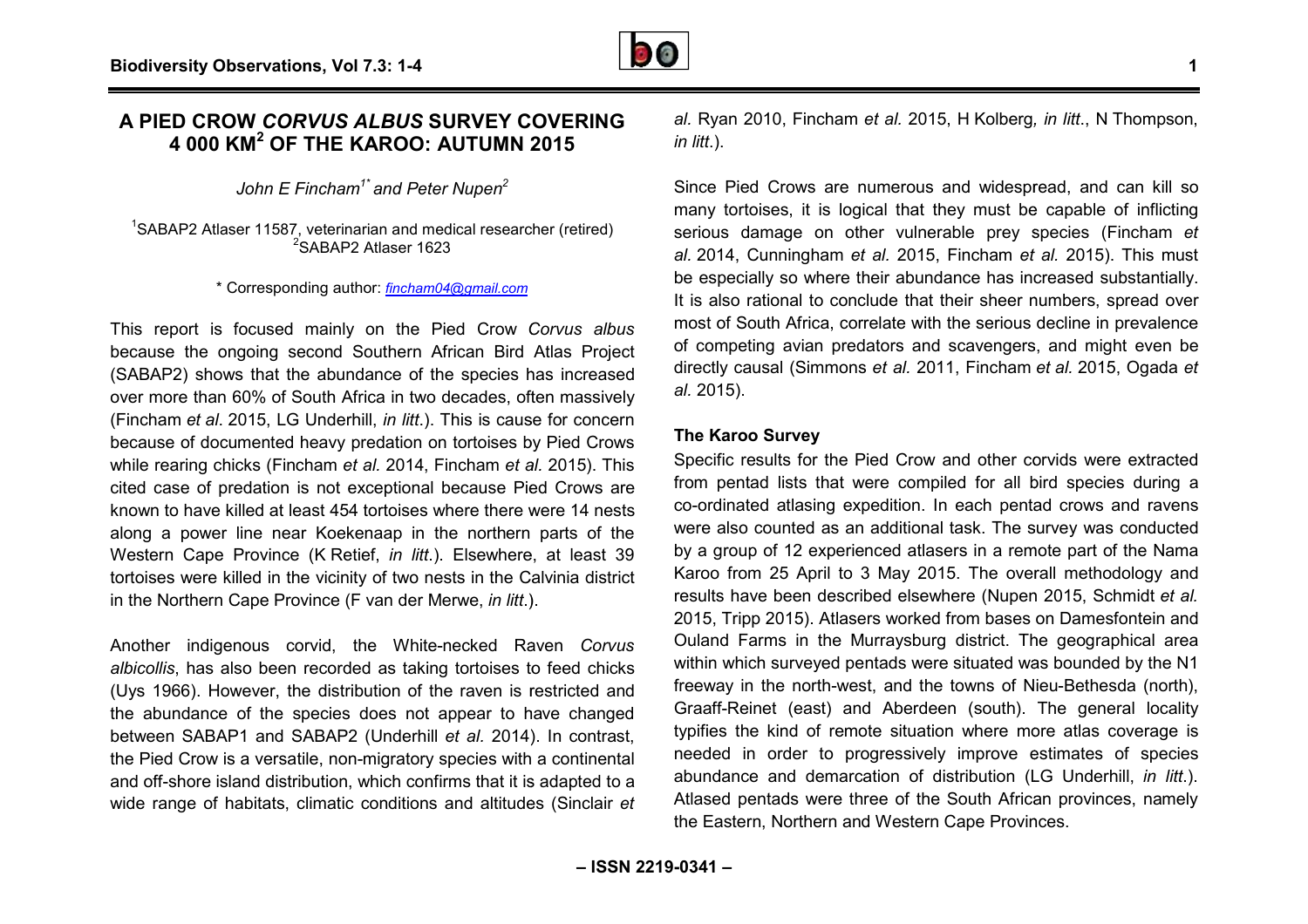

A total of 191 species were recorded on 70 full protocol atlas cards that were derived from 67 pentads (Nupen 2015). A pentad is a square measuring 5 min latitude x 5 min longitude, which covers approximately 60 km<sup>2</sup> of ground surface, depending on topography and global curvature. Therefore, the data relate to a total area of at least 4000 km.

The results for Pied Crows and other corvids are summarised in Table 1. Note: the term "murder" as used in the footnotes to the table is the collective noun for a group of crows.

| Table 1. Summary of the prevalence of Pied Crows, White-necked |
|----------------------------------------------------------------|
| Ravens and Cape (Black) Crows in pentads.                      |

|                                                                                       | <b>Pied Crows</b> | White-necked<br>Ravens | Cape (Black)<br>Crows |  |  |
|---------------------------------------------------------------------------------------|-------------------|------------------------|-----------------------|--|--|
| Pentads with crows (%)                                                                | 89.6 (60/67)      | 44.8 (30/67)           | 8.9(6/67)             |  |  |
| Mean crow #/pentad                                                                    | 4.8 (323/67)      | 1.06 (71/67)           | 0.13(9/67)            |  |  |
| Maximum corvid #/pentad                                                               | $27^a$            | 14 <sup>b</sup>        | 2                     |  |  |
| <sup>a</sup> A murder of 27 Pied Crows was seen scavenging from a road kill in pentad |                   |                        |                       |  |  |
| 3155 2400.                                                                            |                   |                        |                       |  |  |
| <sup>b</sup> A murder of 14 White-necked Ravens and 12 Pied Crows was seen in         |                   |                        |                       |  |  |
| pentad 3155 2350, also scavenging from a road kill.                                   |                   |                        |                       |  |  |

#### **Discussion**

Pied Crows and White-necked Ravens were clearly the predominant scavengers in the surveyed area. Inevitably, both species will also be significant predators of a wide range of vulnerable avian, mammalian and reptilian prey. The presence of White-necked Ravens reflects the mountainous nature of much of the terrain. Cape (Black) Crows (*Corvus capensis*) were seen in only six pentads. /hite-necked Ravens were clearly the predominant<br>surveyed area. Inevitably, both species will also be<br>rs of a wide range of vulnerable avian, mammalian<br>. The presence of White-necked Ravens reflects<br>nature of much of the t

The primary objective of SABAP2 atlasing is to list bird species detected in a pentad within a limited time. To simultaneously enume rate a species is an extra secondary task. It follows that if the main objective had been to specifically seek out crows, the numbers recorded would have increased. Nevertheless, it is reasonable to infer that Pied Crows were resident in all the pentads covering an area of at least 4000km<sup>2</sup>, and White-necked Ravens in about half of them.

Because of recently proven heavy predation on tortoises by Pied Crows when nesting (Fincham *et al.* 2014, Fincham *et al.* 2015, K Retief, *in litt*., F van der Merwe, *in litt*.), research is needed urgently on prey utilisation in particular, but also on the biology, behaviour and ecology of the species (especially in relation to re-distribution). For instance, personal observations (by JEF) in an urban situation suggest that Pied Crows operate as family groups of up to eight birds, in which the young remain for a long time after they have become adults. This is not mentioned in Roberts VII (Hockey *et al*. 2005). Another research aspect is that it might be necessary to use molecular scatology to detect prey that has been digested to the extent that there is little or no physical evidence as to its identity (Oehm *et al.* 2011). For example, hatchling tortoises are small and soft, and may be swallowed whole or be eaten piecemeal, with the result that no carapace or plastron may be discarded beneath crow nests. The same applies to a range of other prey, including chameleons, geckos, nestling birds, eggs and invertebrates. rey that<br>physical<br>e, hatch<br>ole or be<br>on may<br>a range<br>ds, eggs<br>ne Pied<br>pread in

The results provided here for the Pied Crow add to the emerging overall SABAP2 picture of widespread increased and more localised decreased abundance of this species (Fincham *et al.* 2015, LG Underhill, *in litt*.). It has been mooted that deliberate or inadvertent .poisoning with agrochemicals might explain decreases in abundance in crop-farming areas in the north east of South Africa, but this is unlikely according to expert opinion (GH Verdoorn, *in litt*.). Another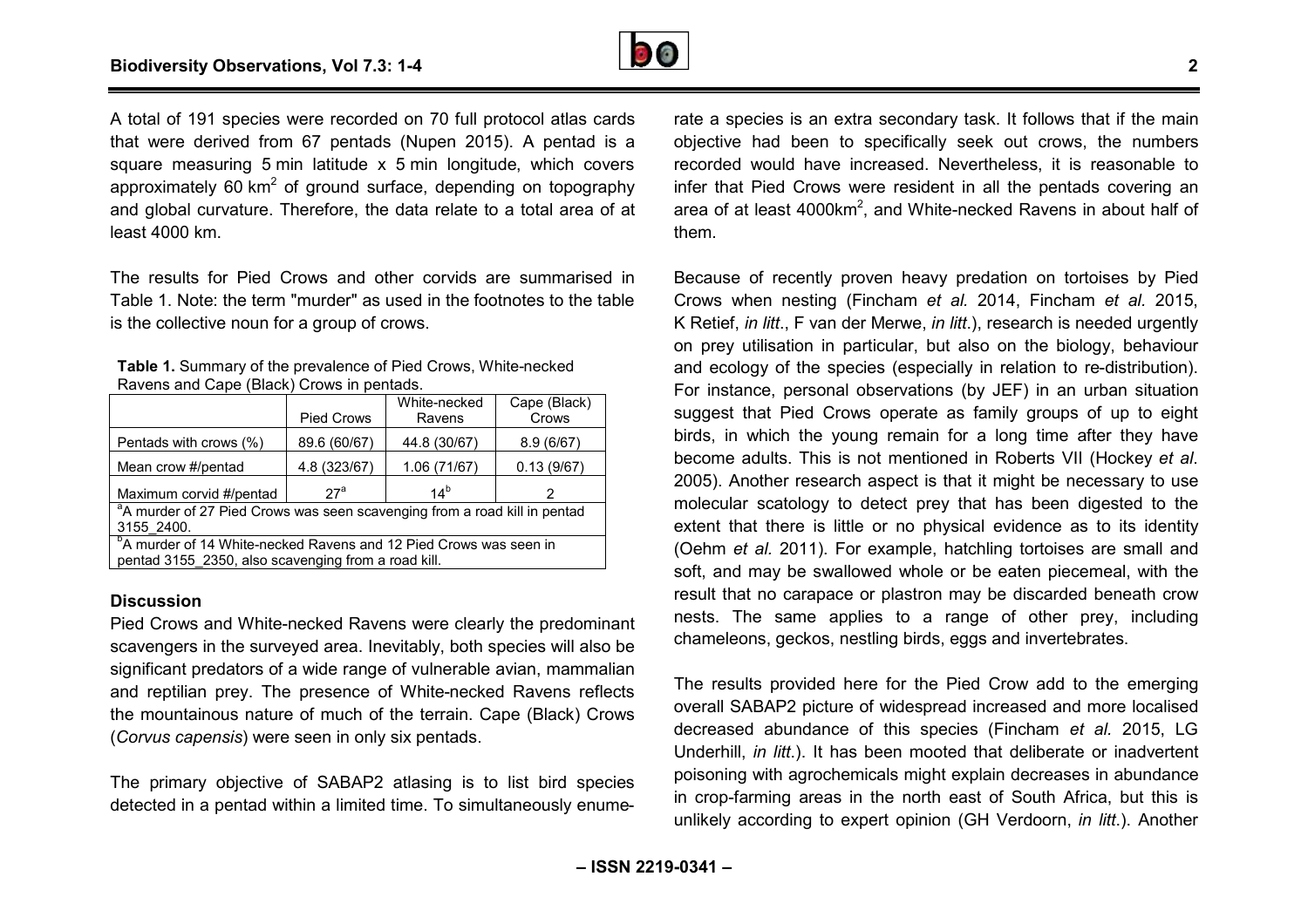

possibility is that crows from these areas have moved into the adjacent Gauteng Province, where crow abundance has increased markedly. Gauteng is heavily populated by humans. Therefore, food litter and other waste that is inevitably attractive to crows is available to them. eng is heavily populated by humans<br>waste that is inevitably attractive to<br>carce in the surveyed area, except

Raptors were scarce in the surveyed area, except that five pairs of Verreaux's Eagles *Aquila verreauxii* were seen, a juvenile and an adult were photographed, and incubation had started at one nest. The Southern Pale Chanting Goshawk *Melierax canorus* and Jackal Buzzard *Buteo rufofuscus* were widespread but not apparently numerous. African Fish-Eagles *Haliaeetus vocifer* were present at large dams with semi-permanent water. No vultures were recorded.

**- oo0oo -** 

#### **Acknowledgements**

In addition to the authors, 11 SABAP2 atlasers completed the atlas cards on which this report is based. They were: Derek and Merle Chalton, Lynn Craig, Simon Fogarty, Roddy and Jenny Furlong, Vernon Head, Pieter la Grange, Otto and Sandy Schmidt, Tripp. Prof. Les Underhill conceptualised the exercise and checked Tripp. Prof. Les Underhill conceptualised the exercise and checked<br>our text. Prof. Miles Markus advised us on molecular scatology and commented on the manuscript. BirdLife South Africa provided some funding towards the field work. permanent water. No vultures were recorded.<br>
- **oo0oo** -<br>
hors, 11 SABAP2 atlasers completed the atlas<br>
report is based. They were: Derek and Merle<br>
Simon Fogarty, Roddy and Jenny Furlong,<br>
la Grange, Otto and Sandy Schmid

#### **References**

**Cunningham SJ, Madden CF, Barnard P, Amar A 2015.** Electric crows: powerlines, climate change and the emergence of a native invader. Diversity and Distributions (in press).

<http://dx.doi.org/10.1111/ddi.12381>

**Fincham JE, Lambrechts N 2014.** How many tortoises do a pair of Pied Crows *Corvus albus* need to kill to feed their chicks? Ornithological Observations. 5: 138–145. <http://oo.adu.org.za/content.php?id=129>

**Fincham JE, Visagie R, Underhill LG, Brooks M, Markus MB 2015**. The impacts of the Pied Crow *Corvus albus* on other species need to be determined. Ornithological Observations. 6: 232 232–239. <http://oo.adu.org.za/content.php?id=192>

**Hockey PAR, Dean WRJ, Ryan PG (eds) 2005.** Roberts Birds of Southern Africa. VII<sup>th</sup> ed. The Trustees of the John Voelcker Bird Book Fund, Cape Town, 723–724.

**Nupen P 2015.** SABAP2 Autumn Attack Murraysburg Atlasing Expedition. BirdLife South Africa e-newsletter. July 2015: 3.

**Oehm J, Juen A, Nagiller K, Neuhauser S, Traugott Traugott M 2011**. Molecular scatology: how to improve prey DNA detection success in avian faeces. Molecular Ecology Resources. 11: 620 620–628.

**Ogada D, Shaw P, Beyers RL, Buij R, Murn C, Thiollay JM, Beale CM, Holdo RM, Pomeroy D, Baker N, Krüger SC, Botha A, Virani MZ, Monadjem A, Sinclair ARE 2015.** Another continental vulture crisis: Africa's vultures collapsing toward extinction. Conservation Letters (in press). <http://dx.doi.org/10.1111/conl.12182>

**Tripp M 2015.** SABAP2 Autumn Attack – Part 1. Promerops. 303:17–19.